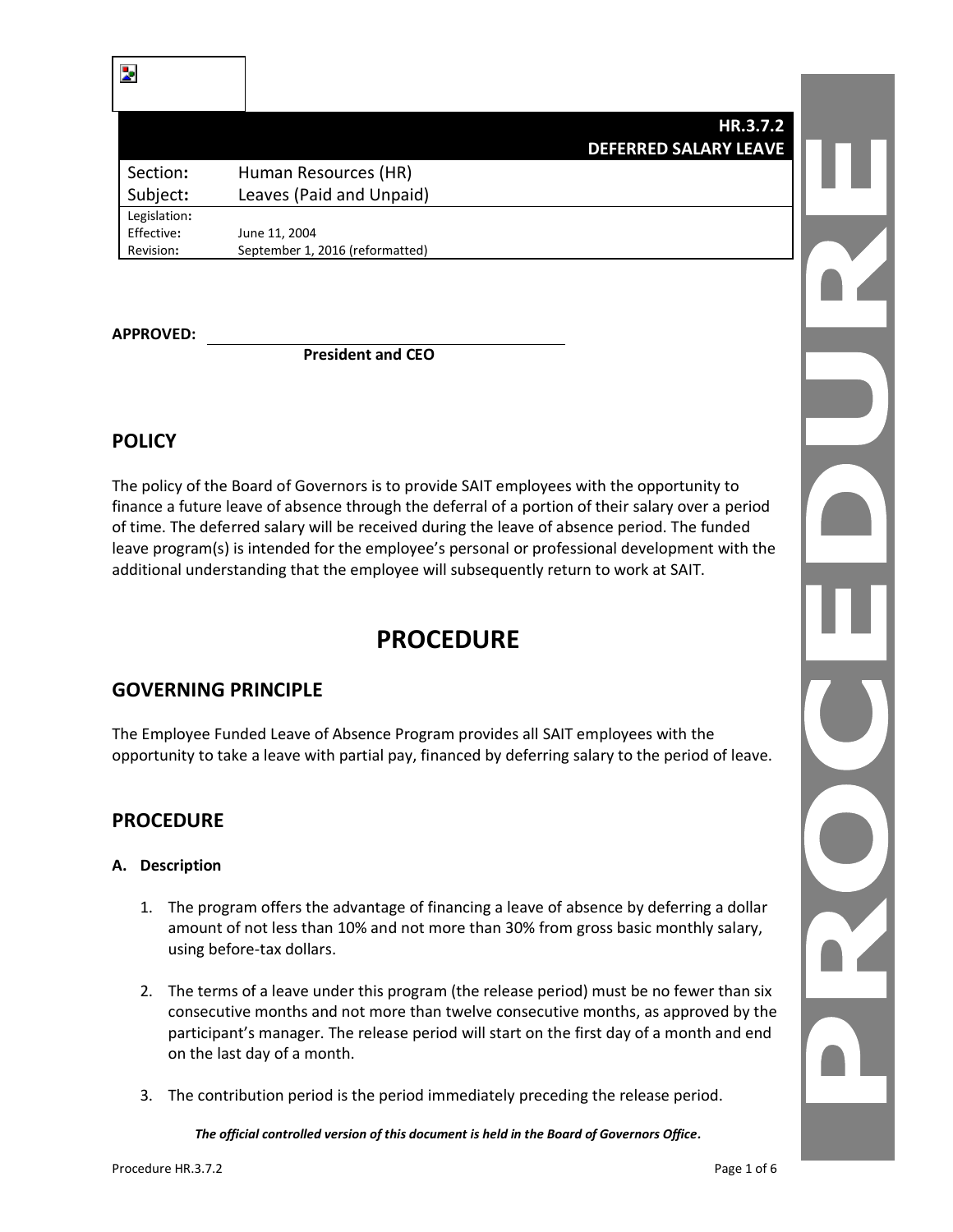

4. The contribution period and contribution rate must provide for at least 60% regular gross salary during the release period.

#### **B. Eligibility**

- 1. Any permanent SAIT employee may apply to participate in the program.
- 2. Employees must submit their applications to their immediate supervisor at least three months prior to the proposed commencement in the program. Complete the HR17 Deferred Salary Leave Application form.
- 3. Applications shall be reviewed by the employer who will notify each applicant at least one month prior to the proposed start of the contribution period.
- 4. The selection criteria for applicants will be determined by the employer.
- 5. If the employer approves an employee's application, the employee shall, without undue delay, either sign a contract or withdraw the application. The signed contract will be countersigned by an Employee Services representative on SAIT's behalf and a copy returned to the employee.
- 6. On the agreed date, following approval of the contract, the employee becomes a participant in the program.

#### **C. Funding**

- 1. Contributions retained by SAIT shall be held in trust and at SAIT's discretion be pooled for investment purposes as stated in policy [FN.9.1 Investment of Funds.](https://www.sait.ca/assets/documents/about-sait/policies-and-procedures/finance/fn-9-1-investment-of-funds.pdf) Monies shall be invested and reinvested by SAIT, at SAIT's sole discretion, in accordance with appropriate legislation.
- 2. Interest earnings in each calendar year will be paid to the staff member on December 31 as investment income.

#### **D. Contributions**

- 1. Contributions will be determined as a percentage of gross monthly salary.
- 2. During the contribution period, SAIT shall withhold each month from each participant the amount as agreed upon in the program contract.
- 3. The contribution rate may be changed once in a calendar year as long as the requirements of paragraph A.4 of this procedure are met.
- 4. During the contribution period, the reduced gross salary will be reported as employment income.

*The official controlled version of this document is held in the Board of Governors Office.*

Y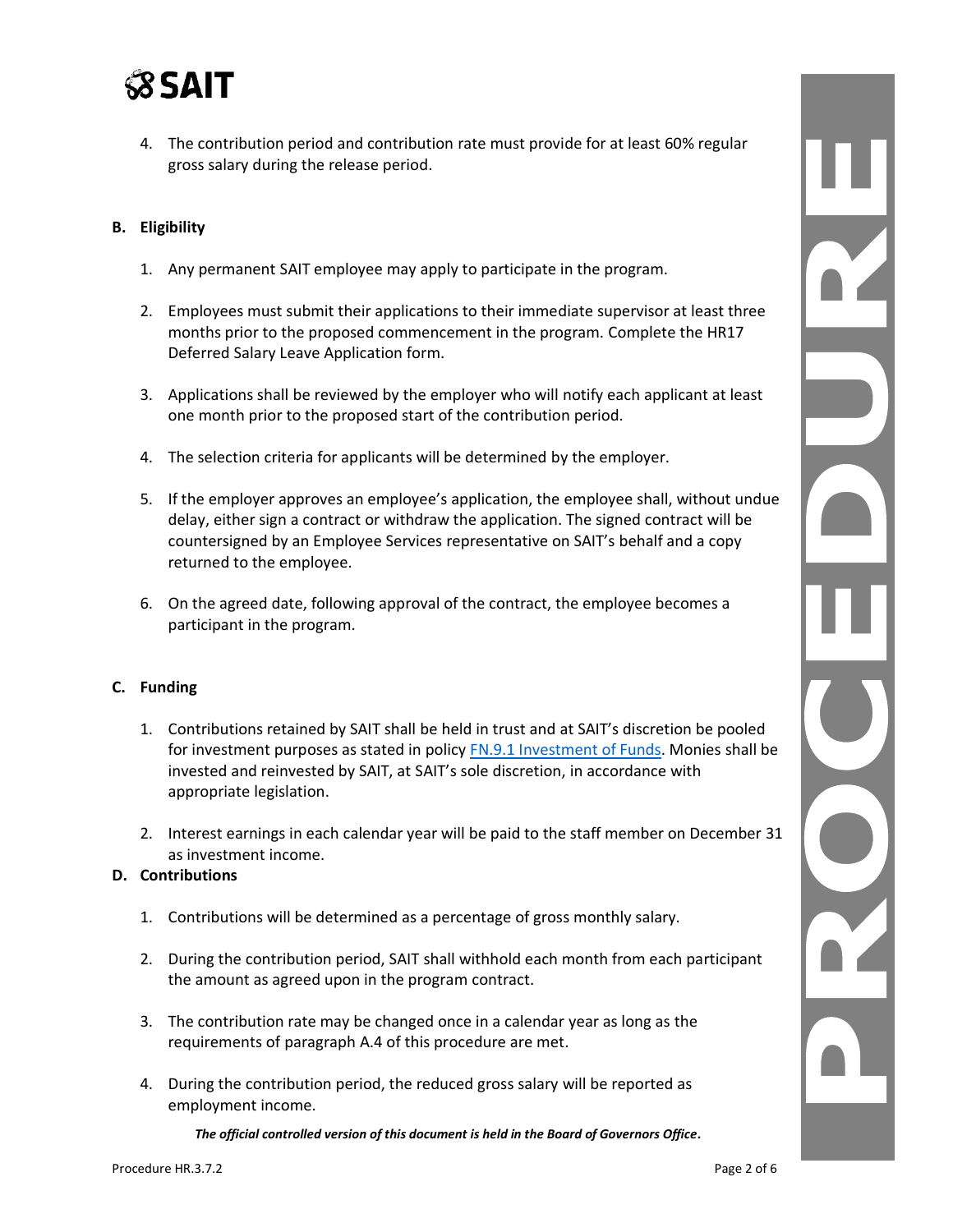

#### **E. Release Period Payments**

- 1. During the release period SAIT shall return to each participant the amount contributed in equal monthly installments less normal deductions made by SAIT under Section F of this procedure and any other deductions required by law be made on behalf of the participant.
- 2. The release period may be postponed on one occasion, for up to one year by the:
	- a) Institute for operational reasons.
	- b) Participant with the approval of the manager.

For any postponement, notice in writing will be required at leas four months prior to the commencement of the original release period.

- 3. A participant may on one occasion request through the participant's manager to interrupt contributions for a period of up to twelve months. Participation in the plan shall be reinstated on the first of the month following the approved interruption period. Notwithstanding an interruption in contributions, in no event will the deferral period exceed six years.
- 4. Both the timing and the duration of release period are subject to SAIT's approval.

#### **F. Deductions and Benefits**

- 1. During the release period, employees will be entitled to maintain all benefit plan coverage. Salary related benefit plans shall during all relevant times be based on and related to normal gross salary. The employee will continue to pay employee contributions to such plans in effect during the release period through payroll deduction. SAIT will maintain the payment of the corresponding employer contributions, if any, during the release period.
- 2. Salary before deferral is to be considered the salary for pension purposes for members participating in the Deferred Salary Leave Program.
- 3. During the contributory period, SAIT shall deduct and remit pension contributions based on gross monthly salary.
- 4. To meet Local Authorities Pension Plan (LAPP) regulations, contributions will be made during the period of the leave. Upon return to work, if the employee has more than 12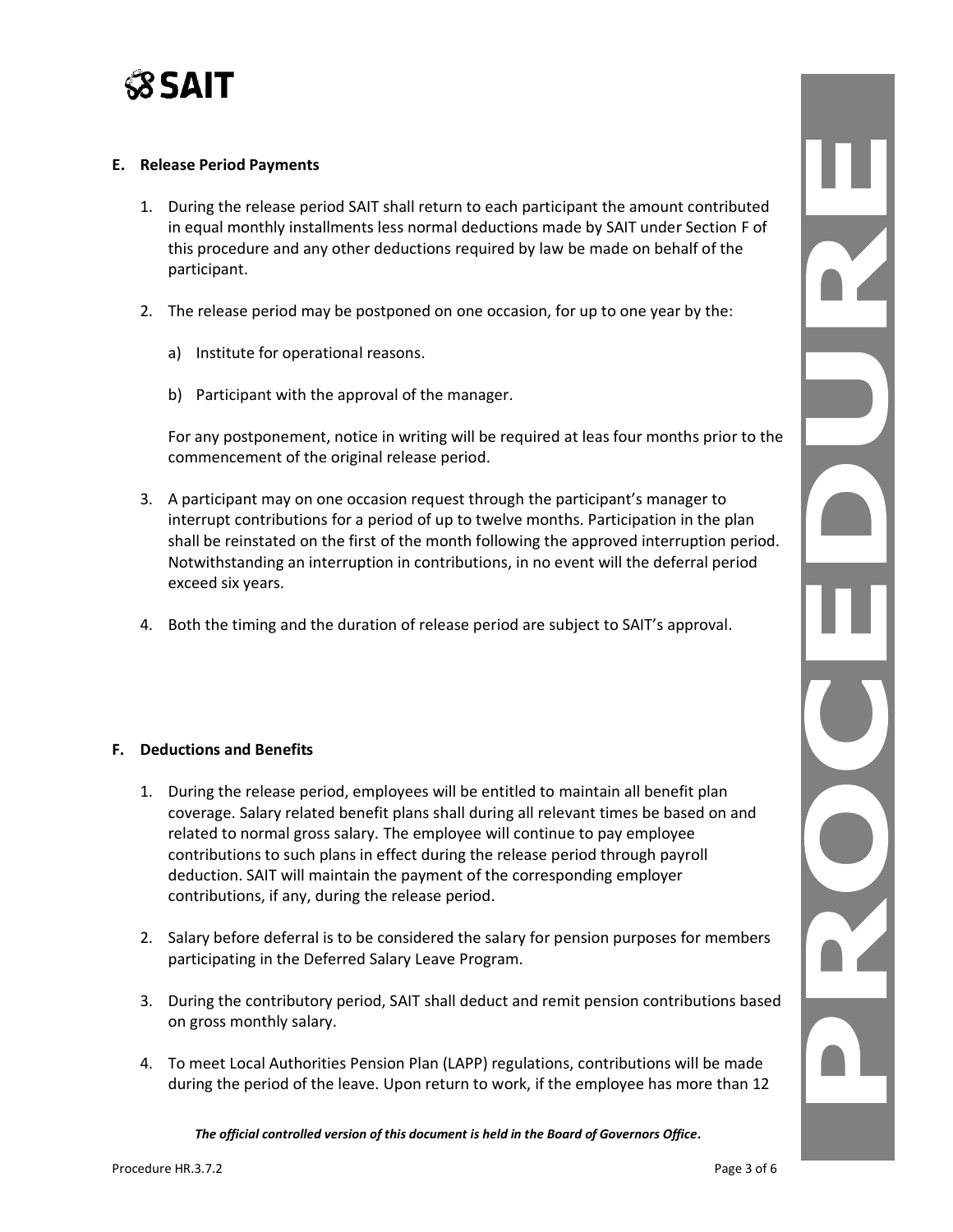

months leave in the employee's employment history, LAPP will advise the employee of any further contributions owing.

- 5. During the contributory period, SAIT shall report as employment income a reduced amount determined by subtracting the employee contributions. Income Tax and Canada Pension Plan deductions shall be based on this reduced amount.
- 6. All payments from the program, except interest, whether release period payments as provided in Section E of this procedure or special refunds as provided in Section G of this procedure, shall be treated as employment income and shall be subject to Income Tax and Canada Pension Plan deductions.
- 7. During the contributory period, SAIT will deduct Employment Insurance premiums because earnings during the leave period are not insurable.

### **G. Special Circumstances**

- 1. If a participant dies during the contributory period, SAIT shall pay the named beneficiary the total of the participant's contributions plus interest, within a period of thirty days following proof of death.
- 2. If a participant dies during the release period, a single payment shall be made to the beneficiary. This payment shall be equal to the balance of the contributions plus interest remaining in the participant's account.
- 3. Contributions shall continue during any period of casual or general illness leave. Contributions during any period of long term disability shall be at the sole discretion of the employer.
- 4. A participant who ceases to be employed by SAIT is not eligible to continue in the program. SAIT shall pay such a former participant, by the last day of the month following the date of termination, the total of that participant's contributions plus any interest earned.
- 5. If participants encounter financial difficulties because of circumstances beyond their control, they may apply to the employer for release of their agreement. Such application shall be in writing to the vice president responsible for employee services and shall outline the circumstances. Upon approval, participation shall be terminated forthwith and SAIT shall pay within thirty days the total of contributions plus any interest earned.
- 6. If a participant transfers to another school/department at SAIT, that employee will be eligible to continue in the program dependent on the operational needs of the new school/department. If the employee and the employer cannot reach agreement on the employee continuing in the deferred salary leave program, Employee Services will make arrangements for a refund of contributions and any interest earned.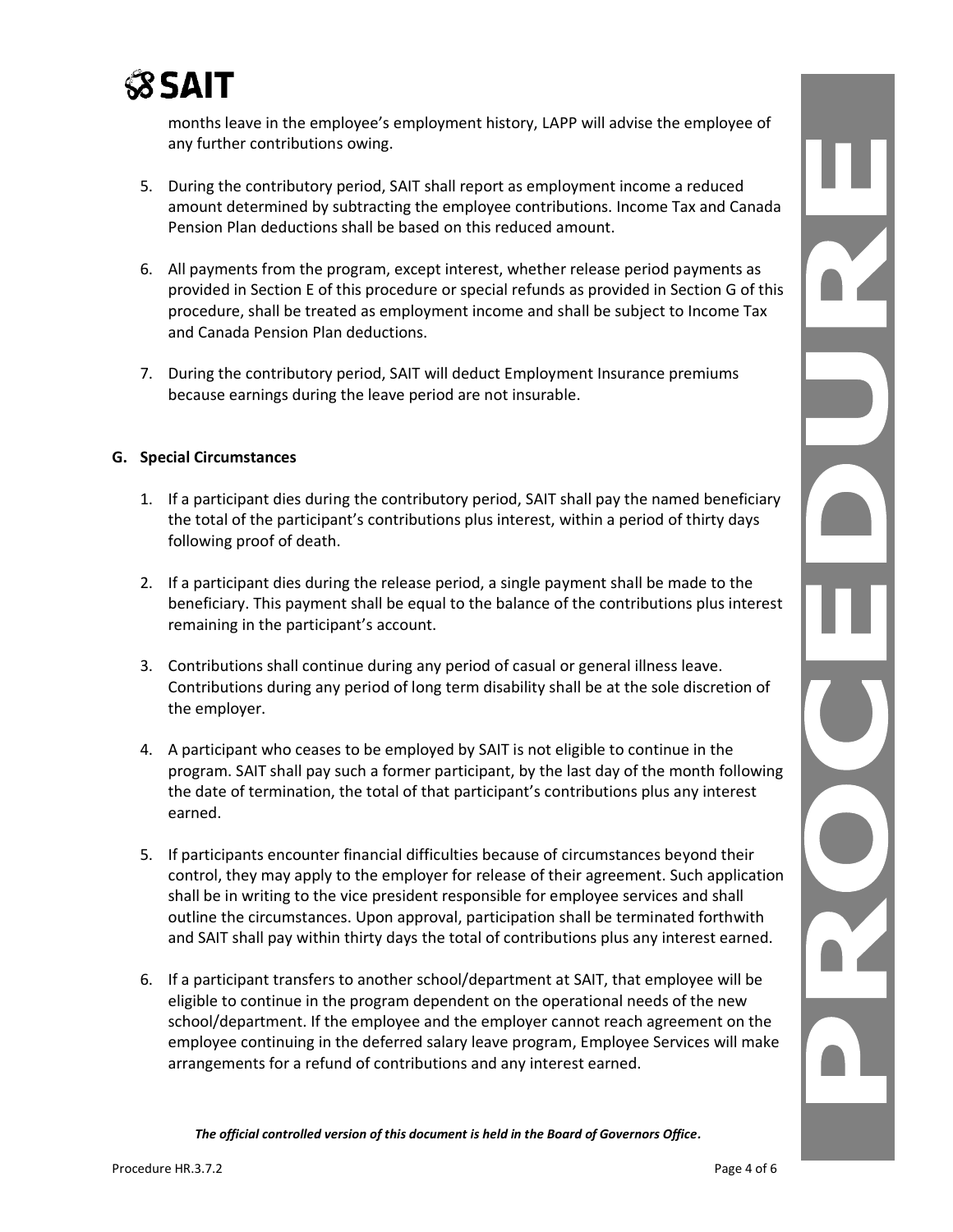

- 7. An employee covered under these terms and conditions shall be returned to the employee's former position or be placed in another position at a comparable salary level upon return to work. An employee granted leave under these terms has a return to work commitment equal to the release period.
- 8. If the release period is not taken as provided under the plan document, all amounts held will be paid in the first taxation year that commences after the end of the deferral period.
- 9. If taxation modifications occur and these modifications affect the integrity of the program, the program may be terminated.

### **H. Regulatory Requirements**

- 1. There is a requirement of a return service commitment equal to the length of leave.
- 2. All amounts held for the employee under the program must be paid to the employee no later than the end of the first taxation year that begins after the last month of contributions.
- 3. The total elapsed time from the start of the contributory period to the end of the release period must not exceed seven years.
- 4. The release period must be not fewer than six consecutive months that is to commence immediately after a period not exceeding six years after the date on which the deferrals for the leave of absence commenced.
- 5. Withdrawal from the program is permissible only for financial reasons beyond the employee's control.
- 6. The program cannot be combined with retirement options to facilitate early retirement.
- 7. During the release period, the employee is not permitted to receive salary amounts (other than the deferred earnings, or special allowances and taxable benefits) from SAIT, or a SAIT-affiliated partner.
- 8. Employment Insurance Regulations dictate that earnings during a leave of absence are not insurable.

#### **I. Other Considerations**

1. Any complaint arising out of the above noted terms and conditions shall be referred to the vice president responsible for employee services. The complaint will be reviewed and a final and binding decision will be rendered.